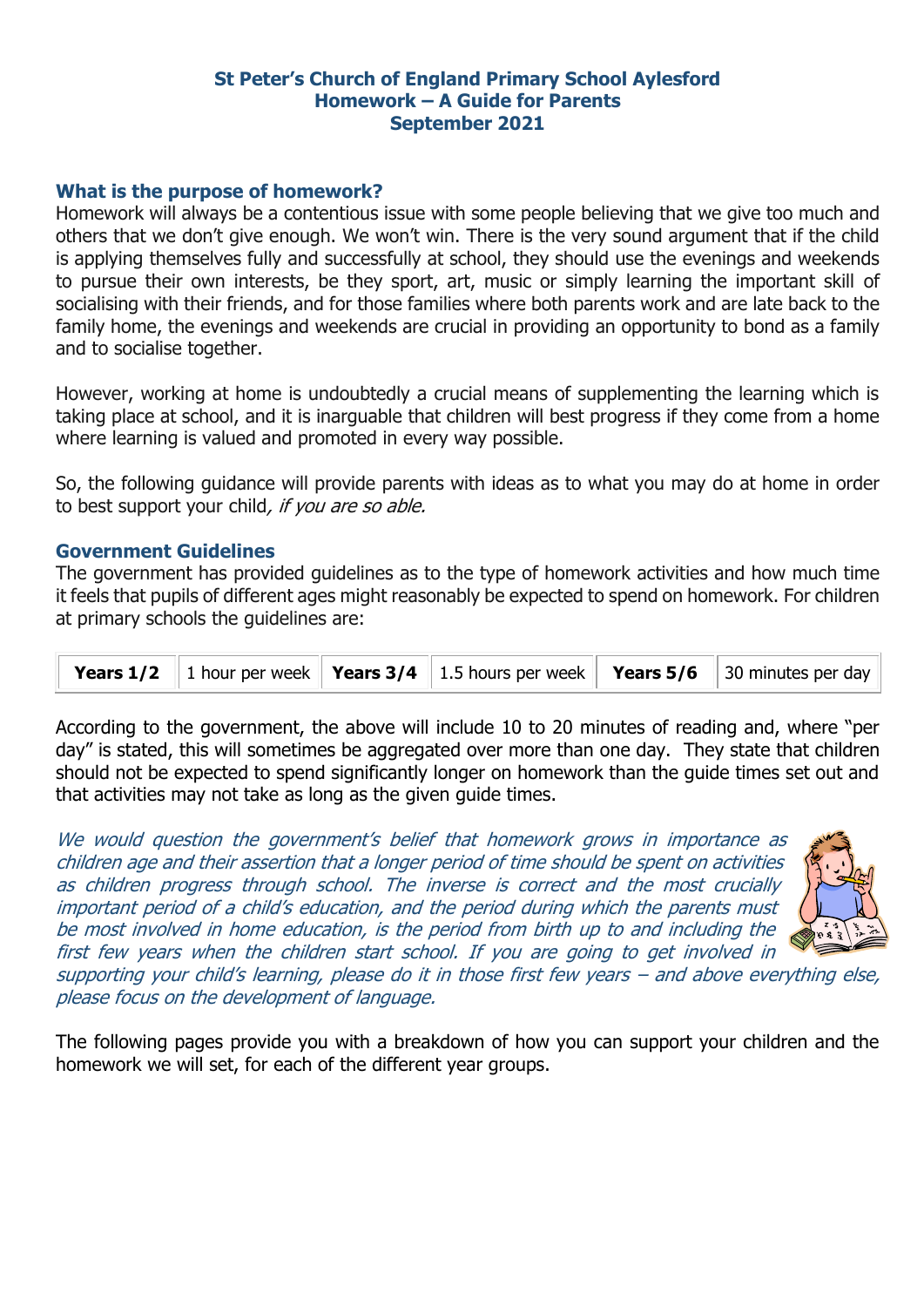# **Activities for Year R and 1 What we will set and how you can help**

### **Encourage them to Talk!**

The development of language is the absolute priority for Year R and 1 children. We want children who don't stop talking! In order for your child to be able to write, they must be able to give voice to their thoughts. Spend every possible moment talking to your children about everything around you, and use as wide a vocabulary as you can. Talk to the children as you walk through towns, as you drive with them and when you are at home, and encourage them to talk to you. Develop the habit of sharing the newspaper or magazines and discussing photographs within them.

If you so wish and are so able, we would strongly advise that you introduce your child to a foreign language at this stage. Learning numbers in two languages, or the colours in two languages, will not confuse them. Rather, it will stimulate their ability to learn language and associate words with physical objects.

### **Please Read to Your Child**

For our pre-readers, please try to spend at least 20 minutes per day sharing an appropriately sized reading book with your child. In some cases, as the children become more proficient, this may include listening to the child read a book, but initially it is more likely to involve you reading a story to them.



You may well be reading the same books continually on many days! Children will have favourite books and will bore you with wanting to have them read again and again. But please do it if this is what they wish. Enthuse over the books. Use the pictures in them as a stimulus for discussion; share what you believe people may be thinking, what may happen next in a story and why you think things have happened.

Please take the opportunity to develop their vocabulary, using positional words such as behind, above, next to etc; comparative words, such as larger, largest, smaller; reinforce colours, numbers, the emotions you see on faces; the weather, places etc.

It is particularly useful for children to see male role models reading, whoever this may be.

As the children begin to read, we ask that you try to spend at least 15 minutes a day if possible, listening to your child read. Initially a majority of this time will be spent helping them with sounds and discussing what is happening in the book, but as their skills develop and they read more fluently, you can listen to them and then question the child about what they think characters are feeling and what might happen next. This will help add to the process of reading.

Please write in your child's reading record when you listen to them read. In order for children to change their school reading book, they must have read to an adult, either at home or at school. This policy will continue through KS1 and into KS2.

## **Supporting Number Development**

Alongside the development of language, we also encourage you to reinforce number development whenever possible, by counting steps, stairs, or any amounts which are visible. Whilst it is important for children to be able to count on and count back, we would also ask that when possible you reinforce that number is a concept which relates to a physical representation; so please count things out, count them back when you put them away, count buses which you can see when out etc. Relate number to a physical image.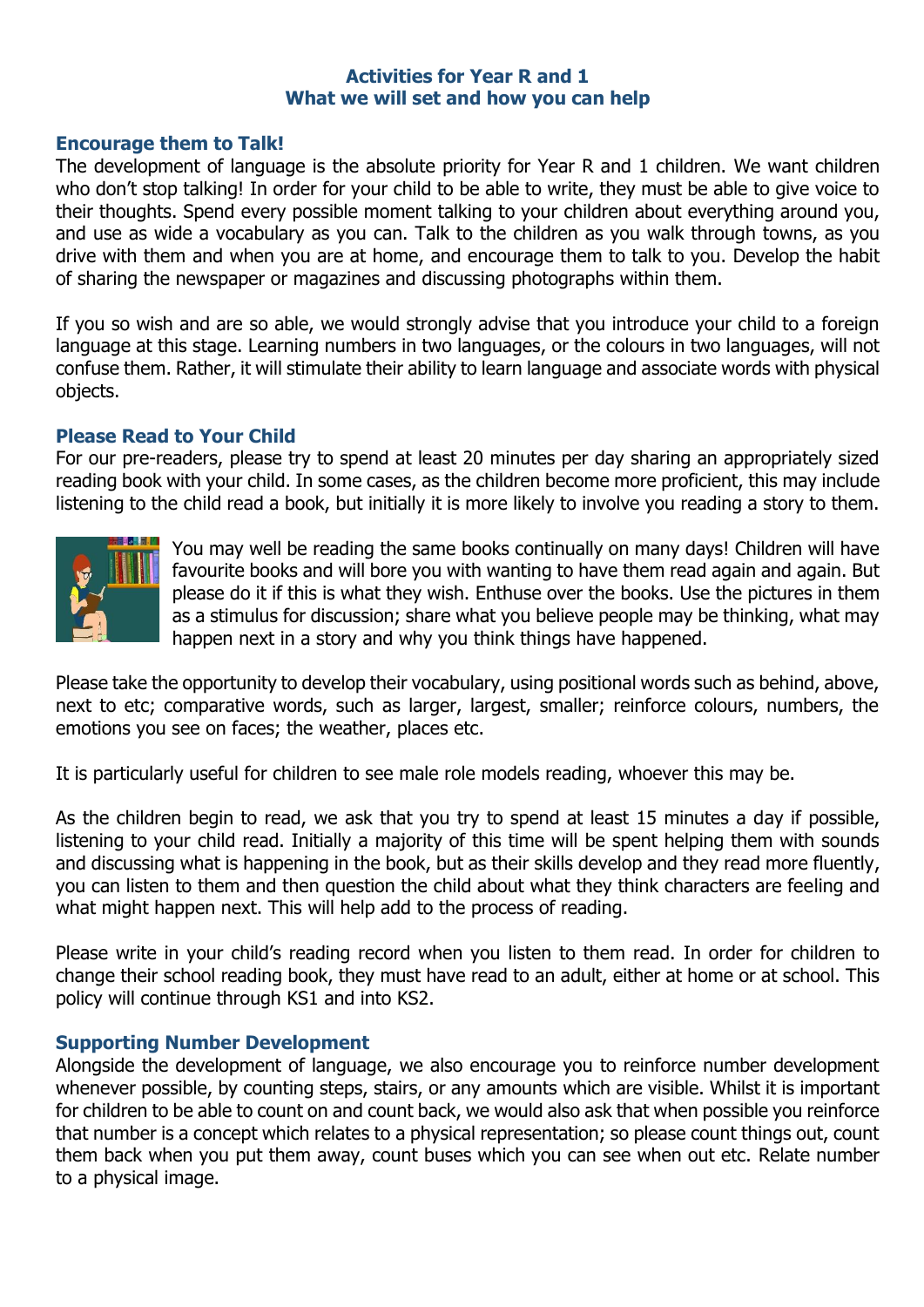## **Set Homework**

In Year R the children have a learning journal. Every week it will contain a piece of work which the children are expected to complete. The work always relates to the week's learning whether this is phonics, number work or a piece of creative work based on our topic.

The children in Year 1 will receive weekly spellings. Each week, they will be given six or so words which we would like them to practise at home. There will be a weekly test. Some of the words will be drawn from the prescribed list which all of the children have to learn over the course of Year 1, whilst others will be selected to reinforce the phonics lessons which are taking place in class. If you wish to complete extra practice, the prescribed word list is available on our website.

In addition to this, the Year 1 children will have a small amount of maths or English work to complete on alternate weeks. The work will be related to what they are studying in class. We ask that you sit with them whilst they complete it to check that they don't have any problems understanding what has been asked of them. If they do, please let the teacher know.

#### **Supporting Phonics**

Most of you will be totally bemused by the letter sounds which we now teach in phonics lessons. They are very different to when a great many of you went to school. Don't worry, we will help you. At the beginning of the academic year, we will run a phonics course for you. This will be delivered virtually in the evening after school. If the situation allows, we



will also offer parents the opportunity to visit the Year R and 1 classrooms to watch phonics lessons being delivered. You will be able to hear the letter sounds – or phonemes as they are known – being spoken by our teachers.

Don't worry if you can't remember them. We are currently overhauling our website to make an explicit Homework page. This will contain a link through which you will be able to see Mrs Maloney pronouncing the phonemes.

## **Activities for Years 2 and 3**

Please spend as much time as possible still completing the types of activities set out above. Their importance cannot be over stressed. However, in addition to this, your child will also receive very specific homework in the form of times tables and number bonds. It is very important that the children develop an immediate recollection of both of these concepts. Teachers will set appropriate homework and the children will be tested.

## **Times tables and Number Bonds**

Children will have home access to the Times Tables Rock Stars online site. The children generally enjoy using this site to practise their tables. Year 2 children will focus on the 2, 5 and 10 times tables. Year 3 will also practise these tables as well as covering the 3, 4 and 8 times tables. The children are expected to have immediate recall of all these tables by the time they finish Year 3. Teachers will set particular tables for the children to learn over the weeks, and they will be tested on these periodically.

Children in Year 2 must learn the number bonds to 10, and from there, they should use their knowledge to able to identify what needs to be added to a number to make 20. Number bonds relate to which two numbers add together to make  $10 - i.e.$  9 and 1, 8 and 2 etc. Children in Year 2 will be tested periodically on their knowledge of number bonds.

### **Set Homework**

Children will have alternate weeks of reading comprehension and mathematics homework. The comprehension is to develop the child's ability to read – and to take in and understand what they are reading. They will have developed the ability to decode words phonetically and to subsequently read